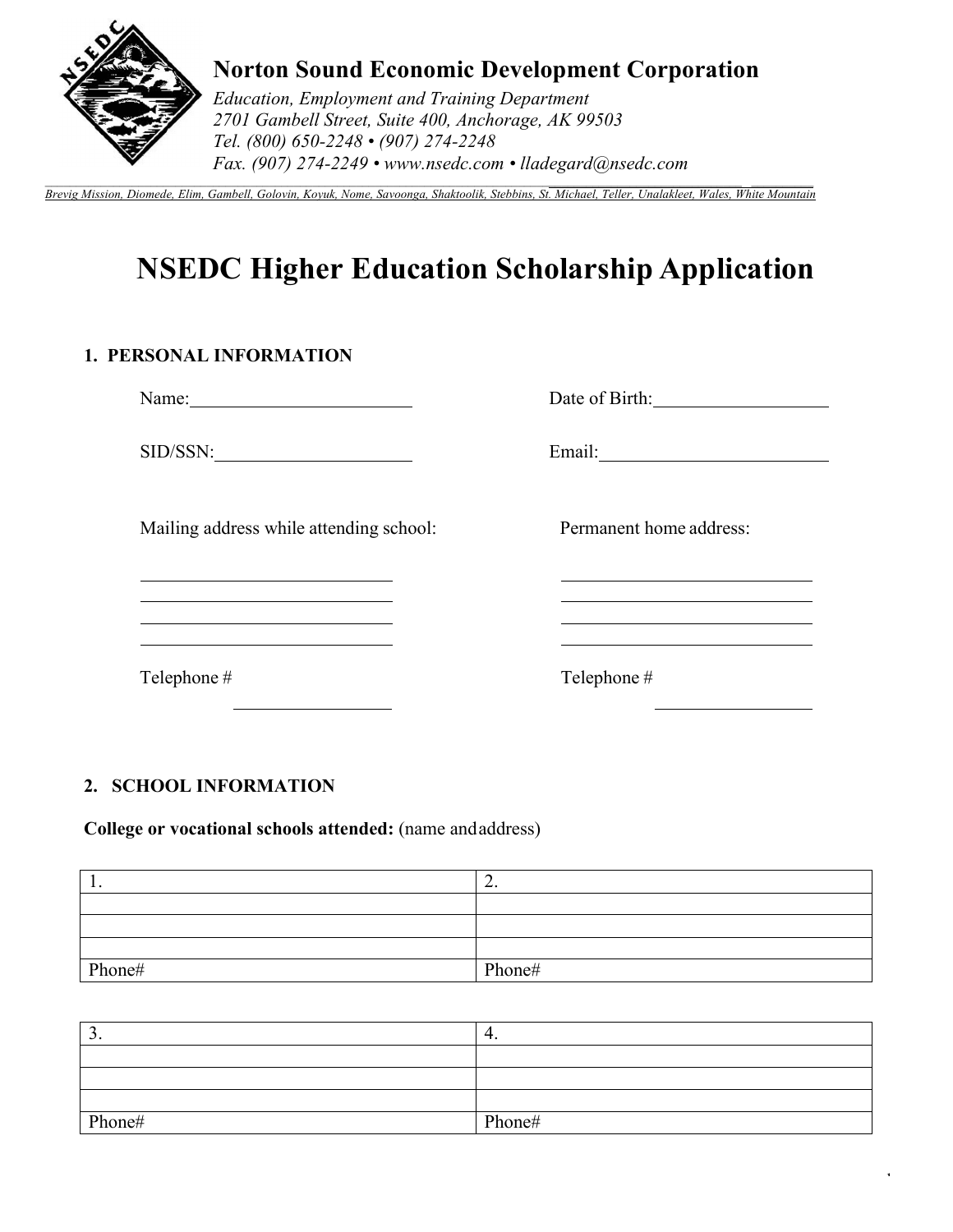# **College or vocational school you plan to attend:**

| Name and address:                                                                                                                                                                                             |                                |
|---------------------------------------------------------------------------------------------------------------------------------------------------------------------------------------------------------------|--------------------------------|
|                                                                                                                                                                                                               |                                |
| Phone#                                                                                                                                                                                                        |                                |
| State your goals and objectives. Tell us why you are furthering your education and what you<br>hope to do after you obtain your degree or certificate. Attach statement if space provided is<br>insufficient. |                                |
|                                                                                                                                                                                                               |                                |
|                                                                                                                                                                                                               |                                |
| <b>Term applying for (please state year):</b>                                                                                                                                                                 |                                |
|                                                                                                                                                                                                               | Winter<br>Summer               |
| First day of class instruction:                                                                                                                                                                               | Total credits enrolled for:    |
| Last day of class instruction:                                                                                                                                                                                | Credits completed to date:     |
| <b>Class Status:</b>                                                                                                                                                                                          |                                |
| Freshman (0-29 credits)<br>Sophomore (30-59 credits)<br>Junior (60-94 credits)                                                                                                                                | Senior $(95 + \text{credits})$ |
| Major/field of study:                                                                                                                                                                                         | Anticipated graduation date:   |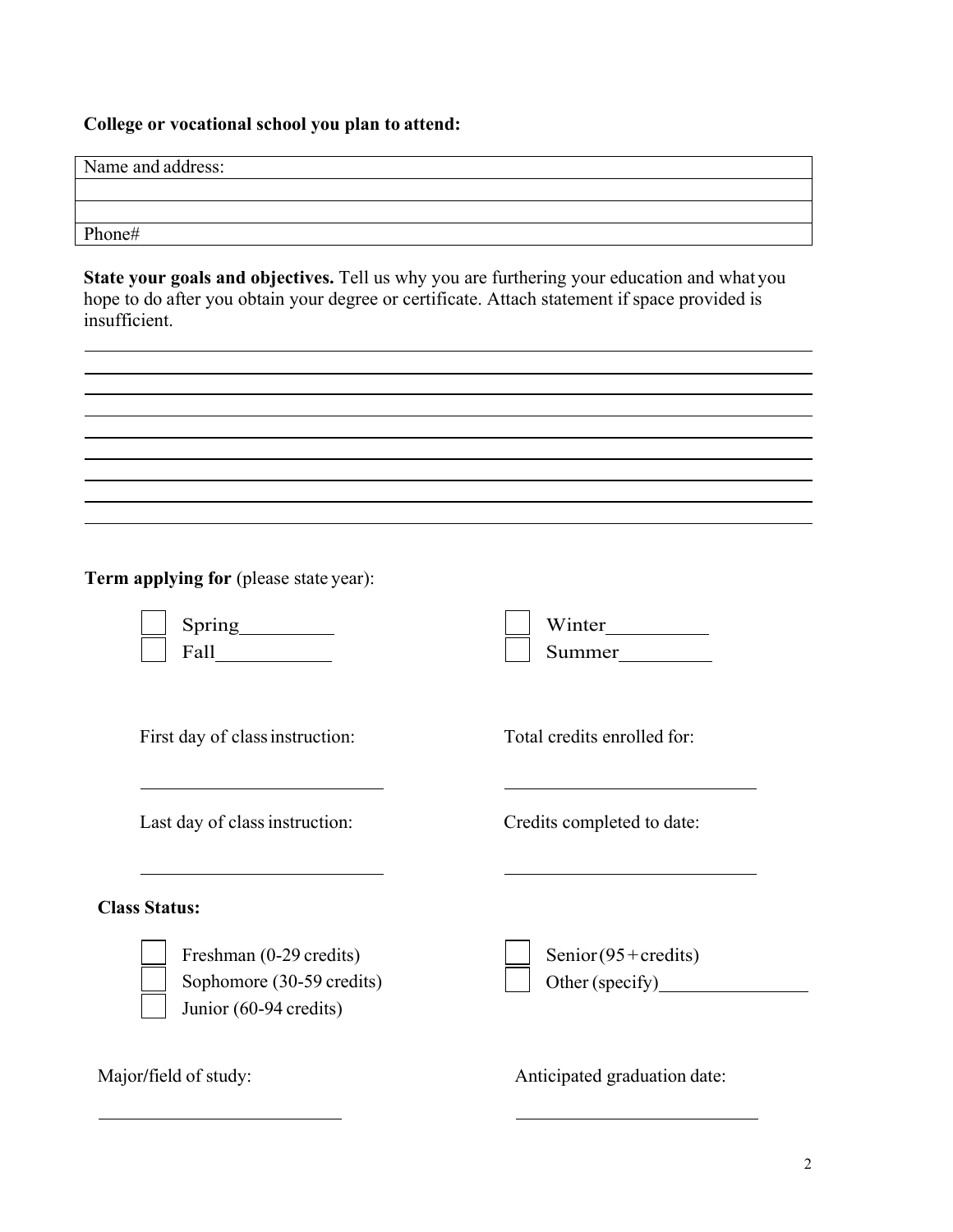### **3. FINANCIAL INFORMATION**

#### **Annual Income**

| <b>Employer</b> | <b>Annual Income</b> |
|-----------------|----------------------|
| Student:        |                      |
| 2. Spouse:      |                      |
| Total:          | ۱D                   |

#### **Outline your finances, school expenses, and funding sources applied for and received.**

**A.** Type of **FEDERAL or STATE** financial aid you applied for this term: (Source: Alaska Student Loan, Pell Grant, DVR, JTPA/DCRA. Stafford Loan. Perkins Loan. Etc.)

| <b>Source</b> | Amount |     | <b>Received or Status</b> |        |
|---------------|--------|-----|---------------------------|--------|
|               | Φ      | Yes | Pending                   | Denied |
|               | Φ      | Yes | Pending                   | Denied |
|               | Φ      | Yes | Pending                   | Denied |
|               | Φ      | Yes | Pending                   | Denied |

**B.** List all **SCHOLARSHIPS** you have applied for this term:

(Source: NSEDC, Kawerak Inc., Bering Straits Foundation, Sitnasuak, NSHC, GI Bill, College, etc.)

| <b>Source</b> | Amount |     | <b>Received or Status</b> |        |
|---------------|--------|-----|---------------------------|--------|
|               | \$     | Yes | Pending                   | Denied |
|               | \$     | Yes | Pending                   | Denied |
|               | \$     | Yes | Pending                   | Denied |
|               | \$     | Yes | Pending                   | Denied |
|               | J.     | Yes | Pending                   | Denied |
|               | \$     | Yes | Pending                   | Denied |